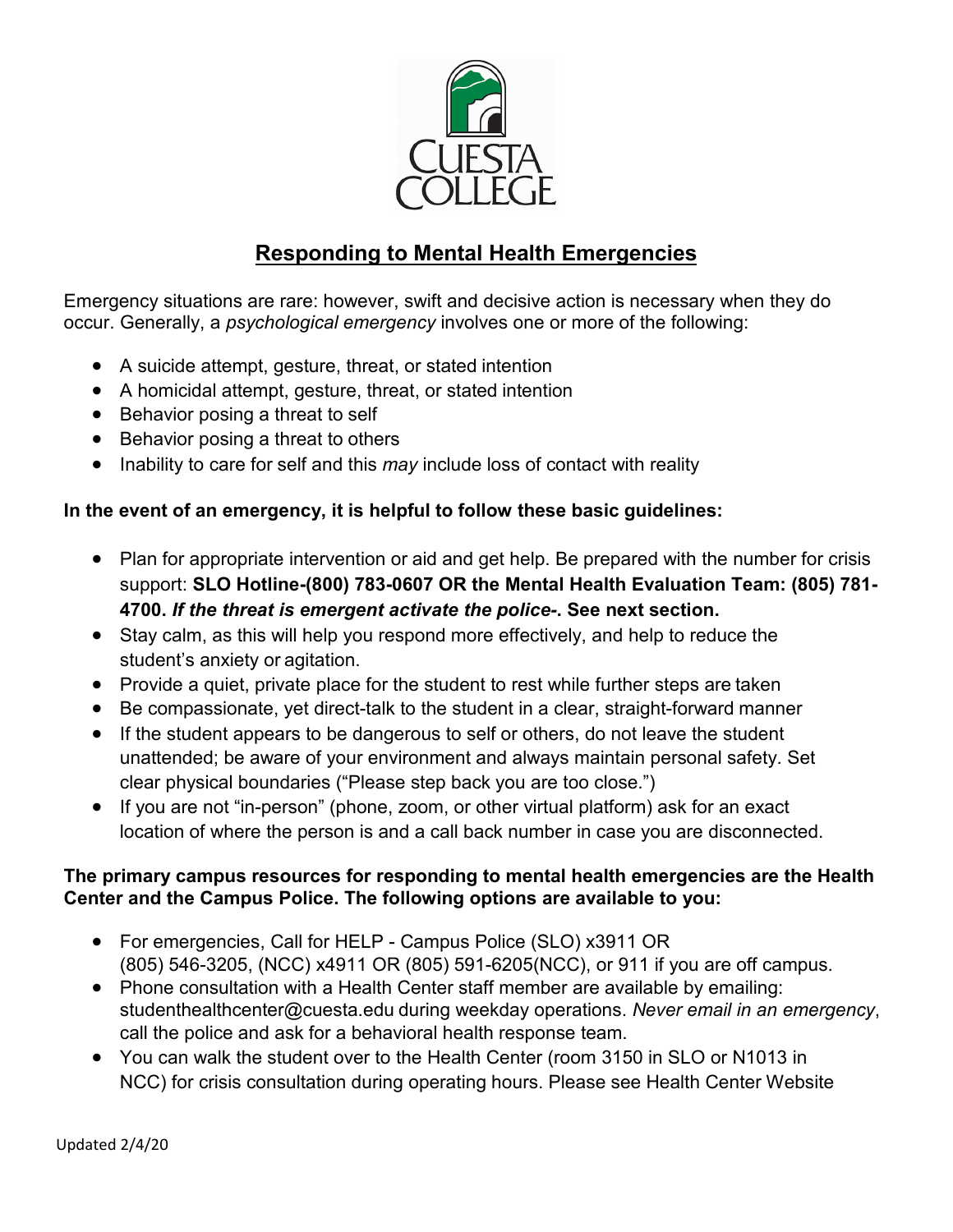

for current hours. **\*\****The Health Center is closed and operating via Telehealth during the COVID-19 pandemic.*

- Crisis is defined as an *immediate safety concern* (see next page).
- If the student is unusually aggressive of otherwise unmanageable, the Campus Police are available to help by dialing ext. 3911 (SLO) and ext. 4911 (NCC).
- Be prepared to provide as much information as possible about the student and the situation to the campus resource you contact.

# **What Constitutes a Crisis/Walk-in Appointment at the Health Center?**

- Having current/recent thoughts of suicide
- Thoughts or verbal threats of harming someone else
- Concern for the safety of another person (friend, roommate, family member, classmate)
- A recent experience or concern of unwanted sexual contact
- A recent experience of domestic violence (i.e. someone verbally, physically, emotionally hurting or attempting to hurt them)
- A recent experience of stalking (i.e. someone engaging in a pattern of behavior that is creating fear for them, such as repeatedly following, calling, emailing or texting them)
- Seeing or hearing things that others do not seem to see or hear that is causing them distress
- Substance use that feels out of control (i.e. alcohol, legal or illegal substances, etc.)

# **Quick Guide: The Student with Suicidal Thoughts**

## **1) Assess for Suicide:**

- Ask directly if the student has thoughts of suicide
- Ask if they have a plan to do it
- Ask if they have a method/means to do it

## **2) Respond & Give Resources:**

If the student answers **YES TO MORE THAN ONE** of the **Step One Suicide Assessment** questions above, this means they are thinking about ending their life and they have a plan and/or means to do it. **DO THIS NEXT:**

- **Walk the student to the Health Center** during operating hours (*do not leave the student alone*). If you can call the Health Center in advance, please do.
	- $\circ$  SLO (Rm 3150) 546-3171
	- o NCC (Rm 1013) 591-6200 ext. 4207